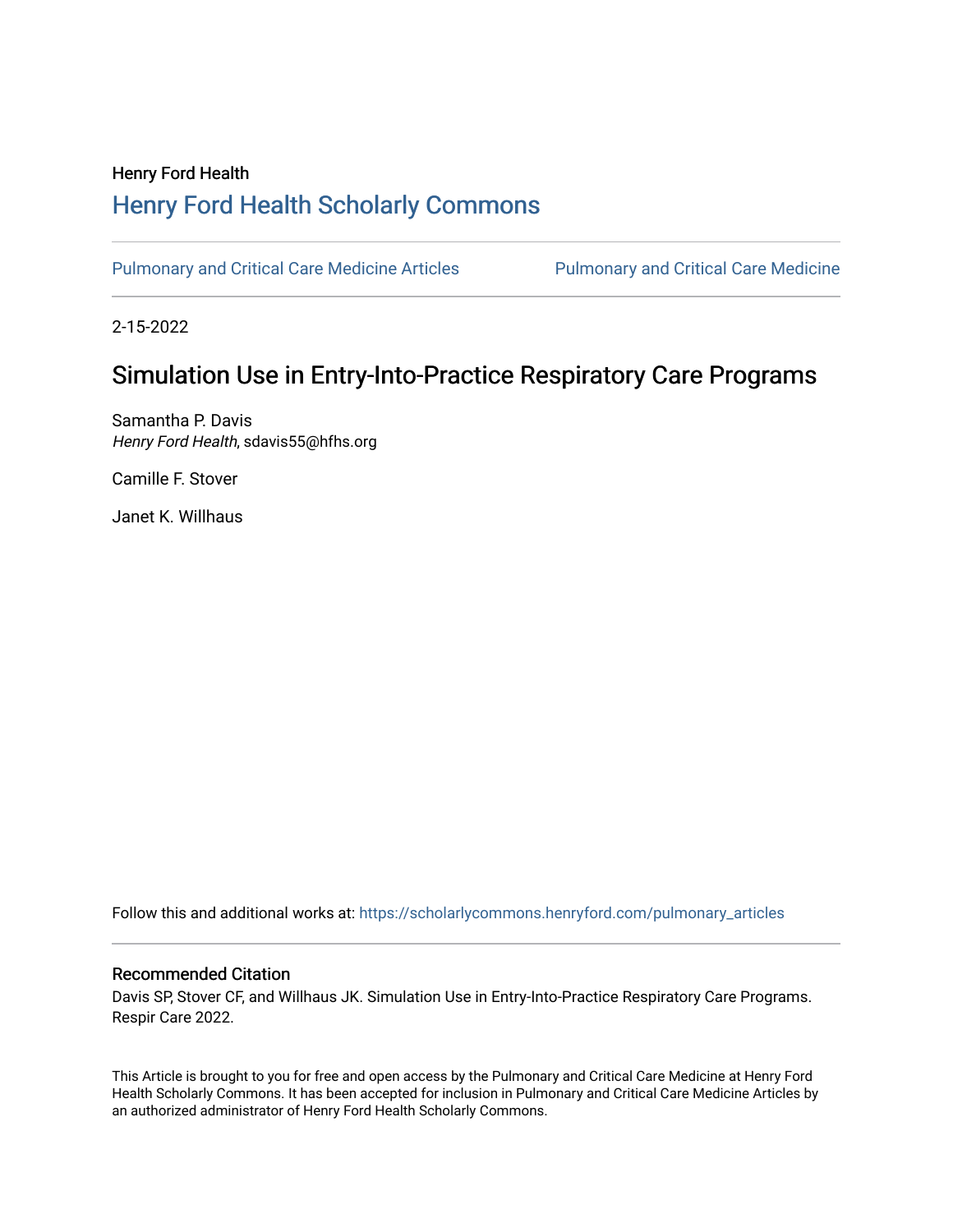# Simulation Use in Entry-Into-Practice Respiratory Care Programs

Samantha P Davis, Camille F Stover, and Janet K Willhaus

BACKGROUND: Teaching and learning using simulation-based methods is increasing in health professions education; however, the prevalence of simulation use in respiratory care programs to date has not been explored. METHODS: All 412 Commission on Accreditation for Respiratory Care (CoARC)-accredited entry-into-practice respiratory care programs were e-mailed a survey inquiring about simulation use as an educational tool in their programs. RESULTS: Of the initial 412 programs contacted, 124 returned the survey, for a 30% response rate. More than three-quarters of programs reported using simulation including 87% of associate degree programs, 75% of bachelor's degree programs, and 100% of master's degree programs. Simulation modalities differed by course and program as did length of simulation activities and debriefings. Simulation hours may not be substituted for learner's clinical time under CoARC guidelines, and 69% of respondents agreed with this stance; however, 66% of responding programs have mandatory simulation learning activities, and 68% believe the amount of simulation should be increased. The survey also revealed respiratory care faculty have limited training in the use of simulation. CONCLUSIONS: Simulationbased teaching and learning is widespread and varied, but there is a lack of faculty development in its use among respiratory care programs. Key words: simulation; entry into practice; debriefing; respiratory care education; simulation in respiratory care; health care simulation; undergraduate; faculty development. [Respir Care  $0;0(0)$ : 1– $\bullet$ . © 0 Daedalus Enterprises]

#### Introduction

Simulation-based learning is an immersive instructional method used throughout the health professions to prepare trainees for clinical practice using targeted, real-time instruction and feedback.<sup>1</sup> Simulation-based learning may improve knowledge, confidence, competence, and self-efficacy in prelicensure students.<sup>2</sup> Simulated environments afford educators the ability to monitor learner's proficiency from novice to competent in a controlled and safe learning

DOI: 10.4187/respcare.08673

environment. Accrediting bodies and educators alike are shifting toward competency-based assessment models that engage learners in hands-on training and allow them to receive formative feedback that can be immediately implemented.<sup>3</sup> As health professions programs continue to grow throughout the nation, academic programs are challenged to secure clinical experiences for all students, and simulation may be a valuable supplement.<sup>2</sup>

The need for innovation and exploration of alternate clinical placements became strikingly clear during the COVID-19 pandemic when in-person training was canceled for many. Simulation-based learning is deemed a valid substitution for traditional clinical hours for some health profession disciplines, such as paramedicine and nursing.<sup>2,4,5</sup> The Commission on Accreditation for Respiratory Care (CoARC) 2020 Entry Into Practice Standards encourage use of simulation-based learning when adjunctive to traditional clinical experiences but do not consider simulation to be a valid substitute for traditional clinical hours or competency assessment.6 Faculty and student experiences with different simulation methods are reported in health professions research, but information specific to entry-into-practice respiratory care programs is lacking.<sup>7</sup> The purpose of this study was to determine simulation utilization and challenges in

Ms Davis is affiliated with Henry Ford Health System International, Detroit, Michigan. Ms Stover is affiliated with Department of Respiratory Care, Boise State University, Boise, Idaho. Dr Willhaus is affiliated with Fay W. Whitney School of Nursing, University of Wyoming, Laramie, Wyoming.

The authors have disclosed no conflicts of interest.

This study was supported by a faculty research grant from the Department of Respiratory Care, Boise State University.

Correspondence: Samantha Davis MSc RRT RRT-NPS, HFHS International, Henry Ford Health System, Detroit, MI. E-mail: [sdavis55@hfhs.org.](mailto:sdavis55@hfhs.org)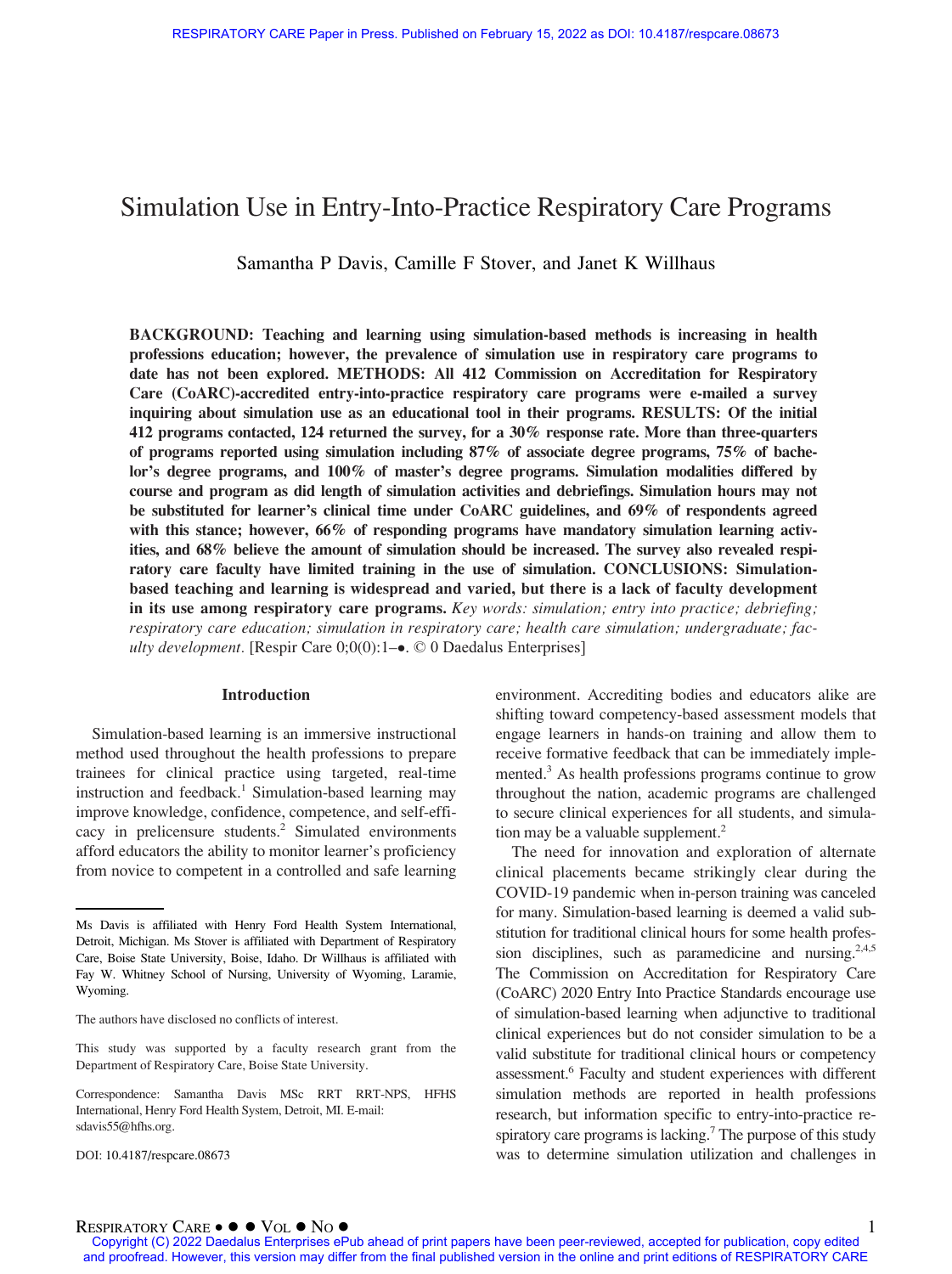CoARC-accredited entry-into-practice respiratory care programs across the United States.

#### **Methods**

In January 2019, a Qualtrics survey was e-mailed to the program director of each CoARC-accredited entry-into-practice respiratory care program  $(N = 412)$ . E-mail contacts were retrieved from the CoARC web site where they are publicly available. After receiving approval from the executive leadership team of the American Association for Respiratory Care (AARC), the survey was also posted to the AARC's Education Section listserv. CoARC program numbers were requested to eliminate any duplicate responses. Only surveys with valid CoARC program numbers were considered. The responses were de-identified by a respiratory care faculty member not involved in the initial survey before they were tabulated by question. A total of 124 nonduplicated surveys were received, for a response rate of 30%. This inquiry project received an exempt designation by the Boise State University Institutional Review Board. Respondents were eligible to receive a \$10 Amazon gift card after survey completion.

#### Survey Instrument

The 23-item survey was consolidated and adapted from an initial survey of nursing education program use of simulation prevalence and practices conducted by the National Council of State Boards of Nursing (NCSBN).<sup>4,8</sup> The survey included multiple-choice, select-all-that-apply, and free-text responses that inquired about demographics, training, debriefing, simulation modality, accreditation, and recommendations for equivalent clinical time. Simulationbased learning activities may include a variety of methods such as, but not limited to, screen-based computer simulation, high-fidelity simulation with a manikin or standardized patient, and procedure simulations with task trainers. Examples of these methods could be branching logic modules for credentialing examination preparation, neonatal resuscitation training with a manikin that exhibits chest rise and breath sounds, or a head-chest manikin for tracheal intubation training, respectively. Definitions of high-fidelity simulation, computer-based simulation, and task trainer were adapted from the Healthcare Simulation Dictionary and embedded within the survey.<sup>9</sup> See Table 1 for definitions.

#### Results

One-hundred and twenty-four programs responded to the survey, for a 30% response rate; more than three-quarters reported using simulation education. Of the programs that responded, 87% of associate degree programs (83), 75% of bachelor's degree programs (30), and 100% of master's

## QUICK LOOK

#### Current knowledge

The use of simulation-based teaching and learning is increasing in health professions education; however, accreditation standards vary widely among disciplines. The Commission on Accreditation for Respiratory Care does not allow simulation to substitute for traditional clinical hours. Simulation-based learning is encouraged as an adjunct to traditional clinical experiences.

#### What this paper contributes to our knowledge

Many accredited entry-into-practice respiratory care programs use simulation-based learning. Simulation modalities and length of time for scenarios and debriefing vary between, and sometimes within, programs. Although time spent in simulation cannot be substituted for clinical hours, many programs have mandatory simulation-based learning activities and believe that simulation use should increase. Training for faculty who conduct simulation is limited, and few respondents were aware of best-practice standards for simulation.

degree entry-into-practice programs (5) use simulation. Many respondents indicated they offer more than one kind of degree program. These demographics are consistent with the proportion of CoARC-accredited associate, bachelor's, and master's degree programs in the United States. See Table 2 for a demographic summary of responding programs, institution types, locations, and numbers of graduates annually.

Responding programs incorporated high-fidelity simulation activities involving manikins or standardized patients most commonly into foundations of adult therapeutics,

Table 1. Simulation Definitions

| High-Fidelity<br>Simulation  | Patient care scenario that uses a standardized patient<br>or a full-body manikin that has the ability to<br>mimic, at a very high level, human body func-<br>tions. High-fidelity simulation experiences are<br>highly realistic and provide a high level of inter-<br>activity and realism for the learner. |
|------------------------------|--------------------------------------------------------------------------------------------------------------------------------------------------------------------------------------------------------------------------------------------------------------------------------------------------------------|
| Computer-Based<br>Simulation | The modeling of real-life processes with inputs and<br>outputs exclusively confined to a computer.<br>Subsets of computer-based simulation include<br>virtual patients, virtual-reality task trainers, and<br>immersive virtual-reality simulation.                                                          |
| <b>Task Trainer</b>          | A device designed to train in just the key elements<br>of the procedure or skill being learned (such as<br>insertion, injection) or just in part of a total<br>system.                                                                                                                                       |

2 RESPIRATORY CARE VOL NO Copyright (C) 2022 Daedalus Enterprises ePub ahead of print papers have been peer-reviewed, accepted for publication, copy edited and proofread. However, this version may differ from the final published version in the online and print editions of RESPIRATORY CARE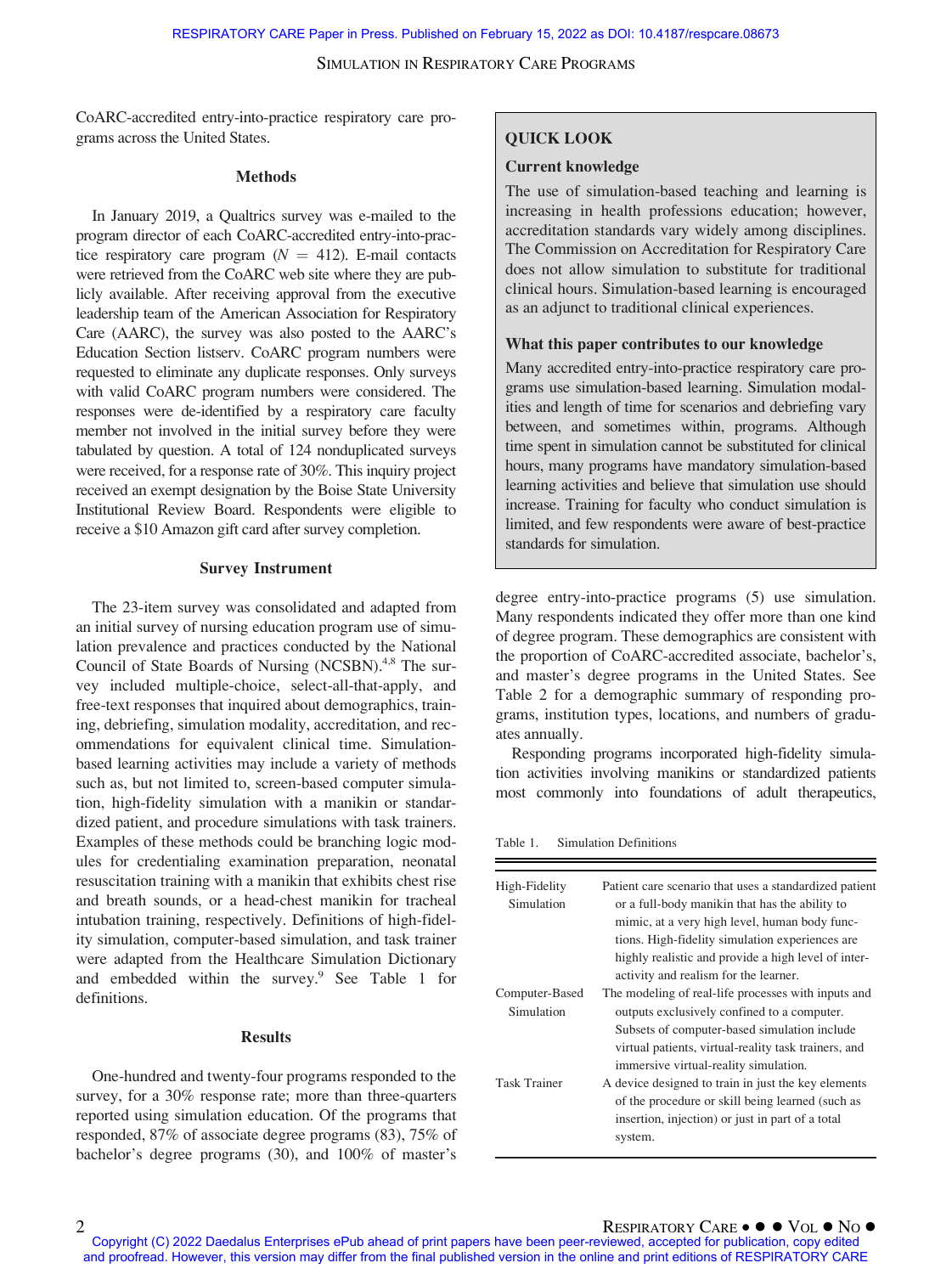| Demographic Information<br>Table 2. |  |
|-------------------------------------|--|
|-------------------------------------|--|

|                                    | No. |
|------------------------------------|-----|
| Type of Program                    |     |
| Associate                          | 95  |
| Baccalaureate                      | 40  |
| Graduate                           | 17  |
| Other                              | 1   |
| Type of Institution                |     |
| Academic/teaching medical center   | 11  |
| University/college                 | 24  |
| Community college/technical school | 77  |
| Geographic Setting                 |     |
| Urban/metro area                   | 60  |
| Suburban                           | 38  |
| Rural                              | 24  |
| Programs by Graduate Numbers       |     |
| $\leq 10$                          | 16  |
| $10 - 50$                          | 99  |
| $51 - 100$                         | 3   |
| $\geq 100$                         | 1   |

Table 3. Type and Amount of Simulation Use in Courses

| Course                            | High Fidelity Computer Task Trainer<br>no. $(\% )$ | no. $(\%)$ | no. $(\%)$ |
|-----------------------------------|----------------------------------------------------|------------|------------|
| Foundations of adult therapeutics | 58 (47)                                            | 45 (36)    | 72 (58)    |
| Neonatal/pediatrics               | 59 (48)                                            | 41 (33)    | 6(5)       |
| Adult critical care               | 96 (77)                                            | 64 (52)    | 53 (43)    |
| Patient assessment                | 90(73)                                             | 54 (44)    | 65(52)     |

neonatal/pediatrics, adult critical care, and patient assessment courses. The number of programs offering these courses and corresponding simulation use is listed in Table 3.

In addition to simulation with manikins, 50% of respondents reported using live actors or standardized patients in their simulation programs. Approximately 30% used advanced lung simulators, such as commercially available products from Gaumard, IngMar Medical, Laerdal, or Michigan Instruments. Internet virtual hospital programs (21%) and computer screen-based simulations (22%), such as those independently developed or commercially available from Body Interact, were also widely used. A small number of programs (2%) reported using immersive or virtual reality simulation, such as those independently developed or commercially available from Oxford Medical Simulation.

The length of time allocated for a simulation scenario and debriefing differed among schools, and some programs reported length of scenarios varied within the program. Approximately 81% (100) of responding programs indicated that they used simulation scenarios lasting 15–30 min; however, some programs (56%, 69) reported scenarios that lasted 31–60 min, and others (44%, 55) used scenarios that lasted more than an hour. Respondents selected more than one time allocation when their program offered more than one simulation scenario length. Debriefing duration also varied from no debriefing to debriefing sessions that lasted as long or longer than the actual simulation scenario (See Table 4). Only 33% (41) of respondents reported using a structured debriefing method, whereas 60% (74) did not use a structured method, and 2% (3) did not debrief at all. The 3 most reported structured debriefing methods used were Promoting Excellence and Reflective Learning in Simulation (PEARLS),<sup>10</sup> advocacy/inquiry, $^{11}$  and Plus/Delta.<sup>12</sup>

Most programs indicated limited faculty development training in simulation. Whereas 45% (55) reported faculty were trained on how to run a simulation scenario, only 40% (49) said faculty were trained in debriefing. Approximately one-third of programs reported faculty training in scenario development and manikin programming. Only 28% (35) of respondents indicated familiarity with the International Nursing Association for Clinical Simulation and Learning (INACSL) Standards of Best Practice: Simulation.13 The standards were renamed the Healthcare Simulation Standards in 2021; however, the former name is used here as it was current at the time of the study.14 Even fewer (15%, 18) reported working in a simulation program accredited by the Society for Simulation in Healthcare.

CoARC does not allow simulation hours to be substituted for learner's clinical time, and most respondents (69%, 85) agreed with that stance. Despite these findings, 66% (82) of responding programs have mandatory simulation learning activities, and 68% (84) believe that the amount of simulation being used should increase.

#### Discussion

Compared to colleagues in nursing and medicine, the respiratory care profession lags behind in the adoption and utilization of simulation-based education. These findings are expected as the respiratory care profession is much newer in comparison, and the authors are encouraged by the current widespread use of simulation in entry-into-practice programs. Themes that emerged from this study that warrant further discussion are faculty development, debriefing, and standards of best practice.

Results of this survey indicate that faculty development in simulation for respiratory care educators is fragmented and sparse. Fewer than half of all respondents indicated receiving any faculty development in simulation design, debriefing, or technology-based instruction. Lack of faculty development may be related to limited financial resources, insufficient time or space, or a general scarcity of simulation research in respiratory care education demonstrating the need for such training. Without facilitators who are trained in simulation pedagogy and able to deliver consistent experiences that are formally evaluated, the outcomes

RESPIRATORY CARE ● ● ● VOL ● NO ●<br>Copyright (C) 2022 Daedalus Enterprises ePub ahead of print papers have been peer-reviewed, accepted for publication, copy edited and proofread. However, this version may differ from the final published version in the online and print editions of RESPIRATORY CARE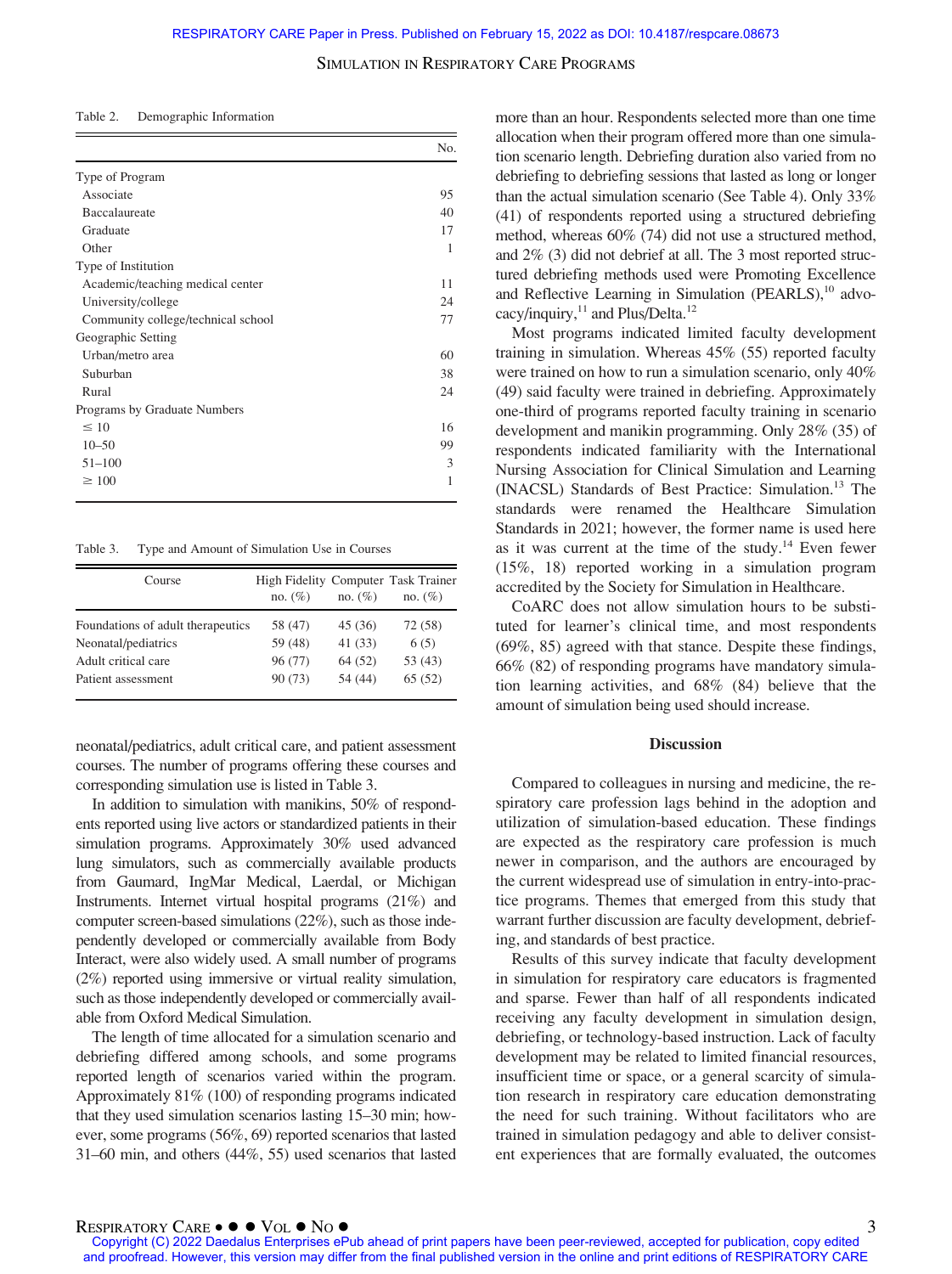|               | Simulation Scenario Duration<br>no. $(\% )$ | No Debriefing<br>no. $(\%)$ | Debriefing Time Less Than Scenario<br>no. $(\%)$ | Debriefing Time Equal to or Longer Than Scenario<br>no. $(\% )$ |
|---------------|---------------------------------------------|-----------------------------|--------------------------------------------------|-----------------------------------------------------------------|
| $15 - 30$ min | 100(81)                                     | 3(3)                        | 47 (38)                                          | 50(40)                                                          |
| $31 - 60$ min | 69 (56)                                     | 1 (1)                       | 46(37)                                           | 22(18)                                                          |
| $>60$ min     | 55 (44)                                     | 2(2)                        | 43 (35)                                          | 10(8)                                                           |

Table 4. Debriefing Time by Simulation Scenario Duration

of simulation-based learning are difficult to measure.<sup>10</sup> Variable learner experiences and the inability to articulate return on investment to administrators may create a snowball effect leading to lack of buy-in and inadequate resource allocation, making it even more difficult to launch or maintain a simulation program. Simulation is an instructional technique informed by learning theories, intended to enhance and supplement real experiences with guided experiences.<sup>15</sup> To get distracted by the bells and whistles of cutting-edge technology without investing time and effort to learn simulation pedagogy is a common pitfall but is short-sighted and may have lasting negative effects.

Faculty development in simulation spans all phases of the process from design and facilitation to debriefing and operations. Through membership in professional societies, attendance at international conferences, and participation in stand-alone workshops, aspiring simulationists can gain the knowledge and skill needed to deliver high-quality simulation experiences. Debriefing is an important aspect of faculty development in simulation that has its own dedicated courses and standards of best practice. The simulation facilitator's role is to ensure an environment where lessons learned in the didactic and simulation environments can be translated and applied to clinical practice. In debriefing, learners will recount their experiences, celebrate successes, and debate shortcomings, but the facilitator is needed to guide the discussion from description to analysis to application.<sup>10</sup>

Whereas most survey respondents indicated that they engage in debriefing as part of their simulation practice, nearly two-thirds indicated that they do not use a structured approach. Among those who engage in structured debriefing, PEARLS,<sup>10</sup> advocacy/inquiry,<sup>11</sup> and Plus/Delta<sup>12</sup> were most used. PEARLS is a conceptual debriefing framework focused on learner's self-assessment, facilitating focused discussion, and providing information in the form of direct feedback.10 Advocacy/inquiry is a conversational tool embedded within the Debriefing with Good Judgment model that involves pairing one's stated perspective with an openended inquiry to learn more about others' perspectives.<sup>11</sup> Plus/Delta is a debriefing technique where learner's actions are placed into columns labeled plus  $(+)$  and delta  $(\Delta)$ , indicating which actions should be continued or changed, respectively.12 Structured debriefing methods exist beyond those described here and are largely selected by facilitator preference.15 Novice simulation educators may use scripted and

structured debriefing to improve learner's knowledge acquisition while standardizing the debriefing process.<sup>16</sup> Expert simulation educators often do not ascribe to any specific debriefing method but rather use the method most relevant to the learning objectives, scenario, location, and overall situation.17 With only 40% of survey respondents indicating that faculty receive professional development in simulation debriefing, it is not surprising that 60% do not use any structured debriefing method. Without training or mentorship, faculty may be unaware of structured debriefing methods, their proper use, or lack confidence in their debriefing facilitation skills. Professional development opportunities and funding are needed to better prepare respiratory care educators for simulation practice.

Respondents' unfamiliarity with INACSL Standards of Best Practice: Simulation offers an excellent opportunity to learn from our colleagues in other disciplines regarding best practices in simulation. Instead of starting from scratch, respiratory care educators and simulationists should seek guidance from those who have done this work for decades. Our colleagues have put energy into developing and vetting standards of best practice that can inform our simulation practice and its integration into our academic programs and accreditation standards. Other professional organizations, such as the Association of Standardized Patient Educators and The Gathering of Healthcare Simulation Technology Specialists, have created standards of best practice specific to standardized patients and simulation operations.18,19 Examples of these standards are outlined in Table 5. Beyond the knowledge gained through learning and integrating these standards into our practice, they provide a foundation for those interested in seeking simulation accreditation. Adapting the various standards of best practice may better prepare respiratory care educators to articulate return on investment, secure funding for equipment or professional development, engage in scholarship to advance the profession, or obtain simulation leadership roles.

#### Limitations

There are a few limitations to this study. First, the data represent a snapshot in time. Recent global changes in medicine, education, and simulation may have impacted the use of simulation in respiratory care programs. Second, the response

4 RESPIRATORY CARE ● ● VOL ● No<br>Copyright (C) 2022 Daedalus Enterprises ePub ahead of print papers have been peer-reviewed, accepted for publication, copy edited and proofread. However, this version may differ from the final published version in the online and print editions of RESPIRATORY CARE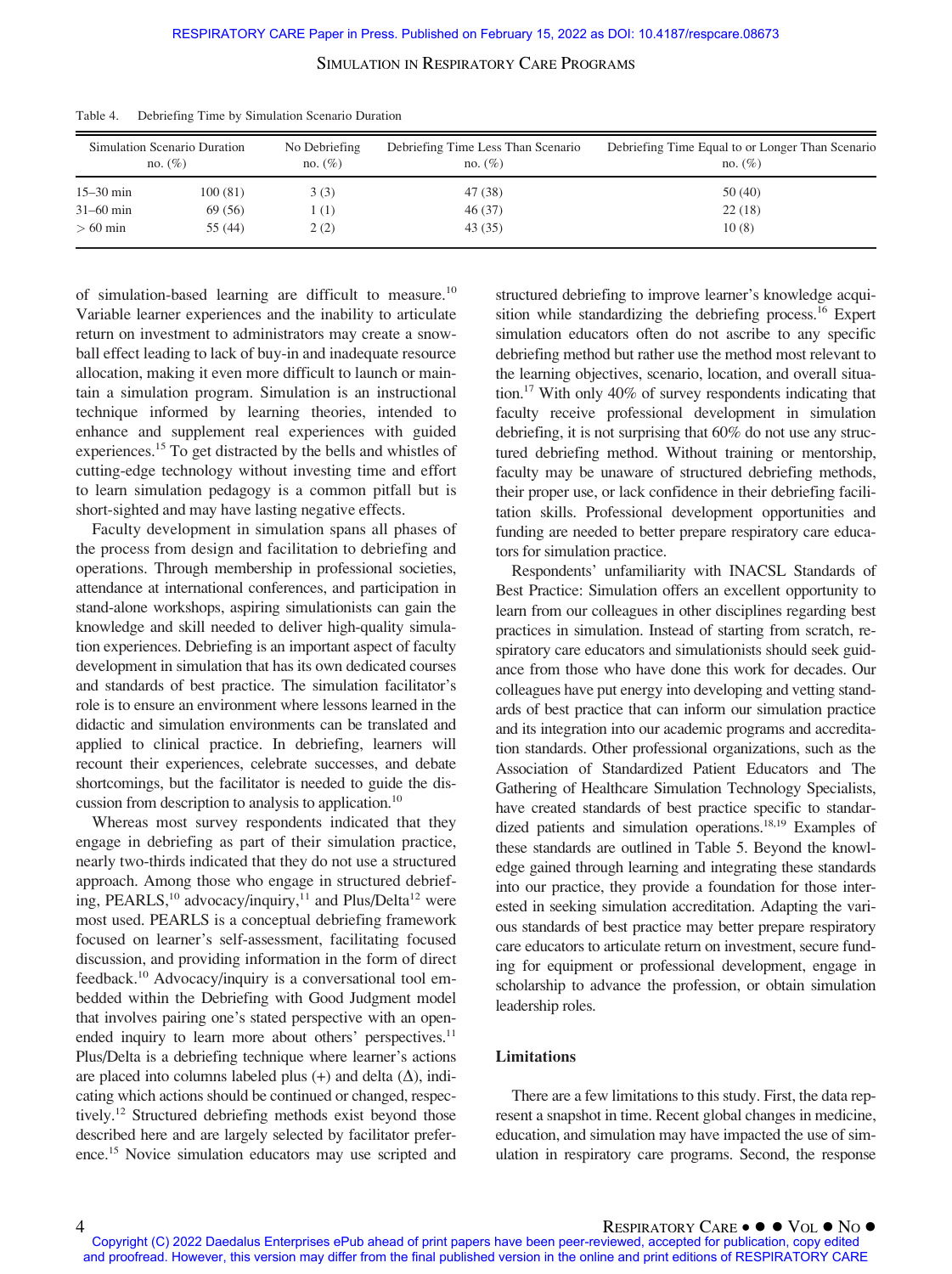| Standard                                                                                                       | Author                                                                             | <b>Brief Description</b>                                                                                                                                                                                                                         |
|----------------------------------------------------------------------------------------------------------------|------------------------------------------------------------------------------------|--------------------------------------------------------------------------------------------------------------------------------------------------------------------------------------------------------------------------------------------------|
| Simulation Design                                                                                              | <b>INACSL Standards of Best Practice:</b><br>Simulation                            | Recommends criteria for achieving optimal simulation<br>design, such as performing a needs assessment, par-<br>ticipant evaluation, and debriefing                                                                                               |
| Debriefing                                                                                                     | <b>INACSL Standards of Best Practice:</b><br>Simulation                            | Recommends criteria for achieving optimal debriefing,<br>such as facilitator competency and learning<br>environment                                                                                                                              |
| <b>Training Standardized Patients</b>                                                                          | Association of Standardized Patient<br><b>Educators Standards of Best Practice</b> | Describes principles of SP training methodology,<br>including preparation for training, training for role<br>portrayal, training for feedback, training for comple-<br>tion of assessment instruments, and reflection on the<br>training process |
| Professional Development                                                                                       | Association of Standardized Patient<br><b>Educators Standards of Best Practice</b> | Describes principles of SP professional development,<br>including career development, scholarship, and<br>leadership                                                                                                                             |
| Domains of Practice                                                                                            | The Gathering of Healthcare Simulation<br><b>Technology Specialists</b>            | Describes practice domains such as information tech-<br>nology, theatrics and staging, and management and<br>operations                                                                                                                          |
| Core Competencies                                                                                              | The Gathering of Healthcare Simulation<br><b>Technology Specialists</b>            | Describes core competencies such as audiovisual tech-<br>nology, research and evaluation, and education                                                                                                                                          |
| INACSL = International Nursing Association for Clinical Simulation and Learning<br>$SP = standardized$ patient |                                                                                    |                                                                                                                                                                                                                                                  |

#### Table 5. Examples of Best-Practice Standards in Simulation

rate of 30% is less than desired despite following best practices in electronic survey distribution. Recent literature suggests that low response rates may have little correlation to nonresponse bias; however, we recognize this limitation. $20-21$ Survey responses were representative of entry-into-practice undergraduate and graduate programs in rural and urban areas throughout the United States. In addition to e-mail distribution, the survey was shared via the AARC's Education Section listserv to capture more responses; however, this method only reaches those who are members of both the AARC and the Education Section. This study may underrepresent entry-into-practice respiratory care programs not using simulation because those program faculty may have declined to participate in the survey.

#### **Conclusions**

The use of simulation in entry-into-practice respiratory care programs is widespread, though highly varied. Challenges of the clinical environment include limited availability of high-quality clinical experiences, matching student learning objectives to the available patient population, and ensuring equitable training opportunities for all learners. Simulation-based learning is an instructional technique that can be used to address these challenges; however, it requires training, ongoing faculty development, and resources to be most effective. The desire for simulation-based learning in respiratory care is clear, but the lack of standardization may be our most

significant hurdle to overcome. Future research should focus on faculty development in respiratory care simulation and the use of simulation in respiratory care education given the challenges of COVID-19.

#### ACKNOWLEDGMENTS

We would like to acknowledge Dr Joe Coyle and Lonny Ashworth for their assistance with survey development and data de-identification.

#### **REFERENCES**

- 1. Weller JM, Nestel D, Marshall SD, Brooks PM, Conn JJ. Simulation in clinical teaching and learning. Med J Aust 2012;196(9):594.
- 2. Cant RP, Cooper SJ. The value of simulation-based learning in prelicensure nurse education: a state-of-the-art review and meta-analysis. Nurse Educ Pract 2017;27:45-62.
- 3. Kalaniti K, Campbell DM. Simulation-based medical education: time for a pedagogical shift. Indian Pediatr 2015;52(1):41-45.
- 4. Hayden JK, Smiley RA, Alexander M, Kardong-Edgren S, Jeffries PR. The NCSBN national simulation study: a longitudinal randomized controlled study replacing clinical hours with simulation in prelicensure nursing education. J Nurs Regul 2014;5(2):S3-S40.
- 5. McKenna KD, Carhart E, Bercher D, Spain A, Todaro J, Freel J. Simulation use in paramedic education research (SUPER): a descriptive study. Prehosp Emerg Care 2015;19(3):432-440.
- 6. Commission on Accreditation in Respiratory Care. Accreditation standards for entry into respiratory care professional practice. July 1, 2020. [https://coarc.com/wp-content/uploads/2021/04/CoARC-Entry-](https://coarc.com/wp-content/uploads/2021/04/CoARC-Entry-Standards-7.1.2020-clarif-3.21.pdf)[Standards-7.1.2020-clarif-3.21.pdf](https://coarc.com/wp-content/uploads/2021/04/CoARC-Entry-Standards-7.1.2020-clarif-3.21.pdf). Accessed October 10, 2021
- 7. Cuchna JW, Walker SE, Van Lunen BL. Simulations and standardized patients in athletic training: part 1 athletic training educators' use and perceptions. Athl Train Educ J 2019;14(1):35-47.

RESPIRATORY CARE ● ● ● VOL ● NO ●<br>Copyright (C) 2022 Daedalus Enterprises ePub ahead of print papers have been peer-reviewed, accepted for publication, copy edited and proofread. However, this version may differ from the final published version in the online and print editions of RESPIRATORY CARE